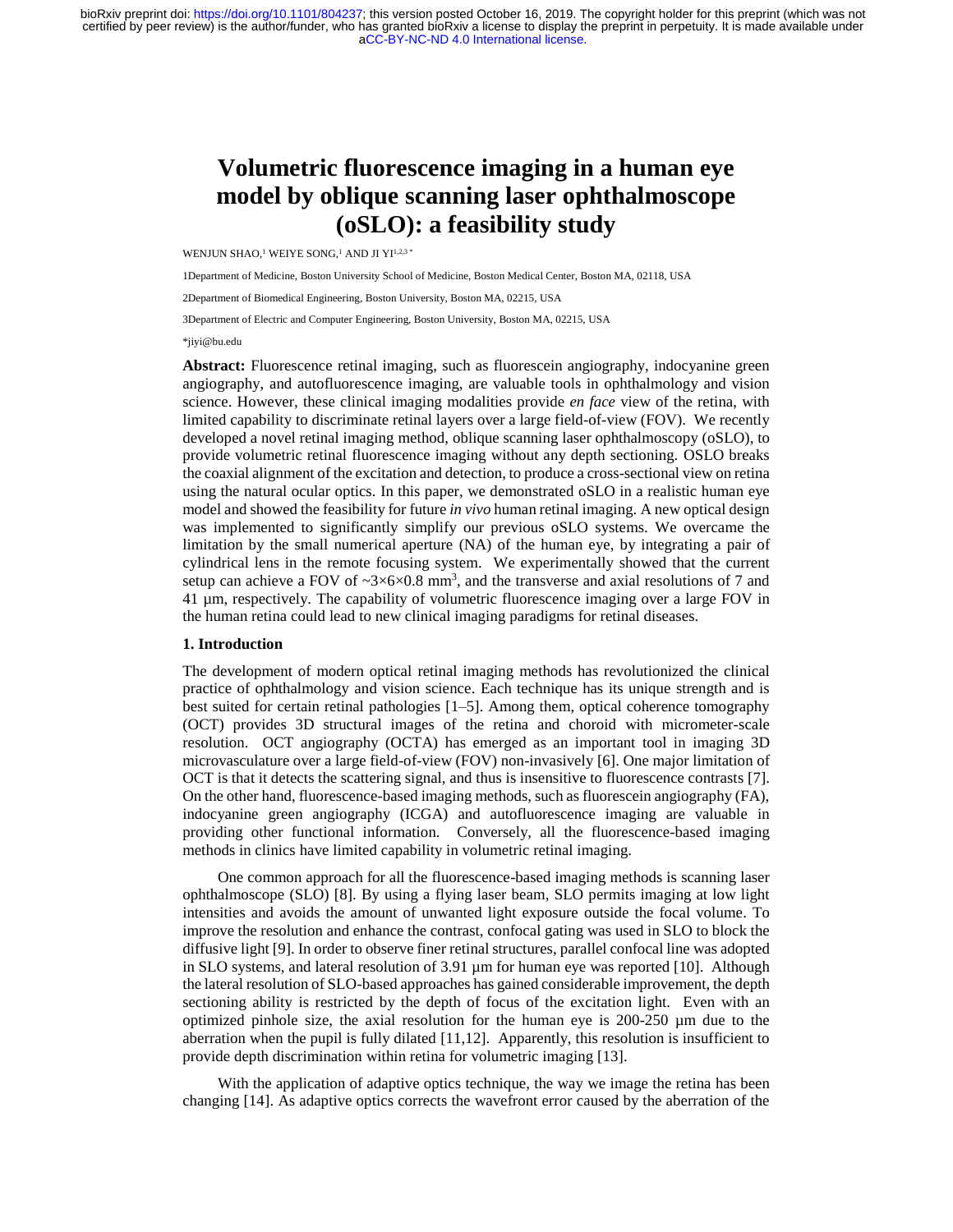imperfect optics in the human eyes, both the lateral and axial resolution of an adaptive optics scanning laser ophthalmoscope (AOSLO) could approach the diffraction limits. The lateral resolution of AOSLO is revealed to be  $2 - 5 \mu m$ , and the axial resolution was  $37 - 84.2 \mu m$  for the human retina [15–23]. Even though the axial resolution is improved, the volumetric imaging by AOSLO in human retina is plagued by the need for depth-sectioning and small FOV, typically within  $1^{\circ}$  -  $2^{\circ}$ .

To enable volumetric retinal imaging for fluorescence contrasts, we recently developed a novel method, called oblique scanning laser ophthalmoscope (oSLO). The novelty of oSLO is that it breaks the coaxial alignment of the emission and excitation in the conventional SLO, by using the asymmetric, off-axis excitation and detection. As the off-axis excitation light creates an angle with the optical axis of the human eye, a tilted 2D cross section of the human retina can be illuminated and imaged. By sweeping the excitation light, the volumetric retinal imaging can be achieved without depth sectioning. We have previously demonstrated the success of oSLO in rats and mice *in vivo* over ~30° FOV with sufficient depth resolution to resolve the stratified microvascular plexus [24,25]. As the excitation and emission light travel in two separated light paths in the previous design, two synchronized galvanometer mirrors were used for scanning and descaning, which makes the optical system bulky and complex in alignment. To overcome this disadvantage and make the oSLO suitable for the practical application in the clinic, a new optical design was implemented, resulting a compact system setup. With the novel oSLO system, we demonstrated the feasibility of oSLO for human retinal imaging using a realistic eye model. We overcame the challenge of small  $NA \sim 0.2$  for human ocular optics and characterized the later and depth resolution of 7  $\mu$ m and 41  $\mu$ m, respectively, and a ~10° FOV.

## **2. Experiment setup and methods**



### **2.1 The overall design of oblique scanning laser ophthalmoscopy for the human eye**

**Fig. 1.** Experiment setup of oSLO for the human eye. (a) The system schematic. L: lens; OL: objective lens; F: filter; M: mirror; GM: galvanometer mirror; LS: light source, OP: optical axis, TS: translation stage. (b) The 3D modeling of oSLO system. (c) The photography of the actual oSLO system.

The schematic of oSLO for the human eye is shown in Fig. 1(a). The 3D modeling in Fig. 1(b) was used to validate the feasibility of the overall optical and mechanical design. Figure 1(c) is a photograph of the actual oSLO system. The setup is compact that can easily be transformed for clinic used in the future.

The light source (LS) is a 488 nm laser with 30 mW maximum power. The laser was first coupled into a single-mode fiber and collimated by an  $f = 10$  mm lens (L1). To maintain a confocal alignment of the excitation and detection path over a large FOV, we used a focus tunable lens (L2) to dynamically adjust the focus position of excitation light during imaging. A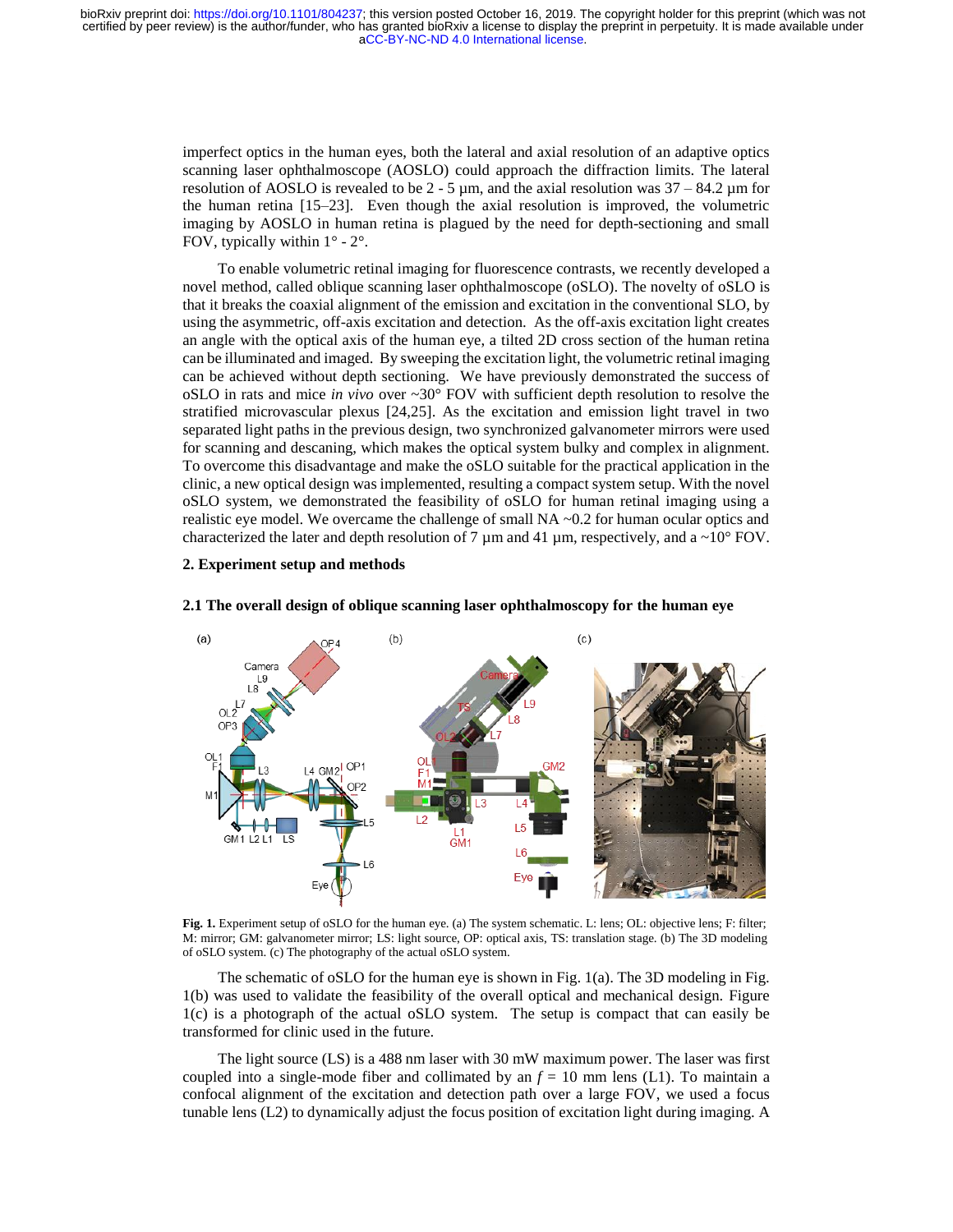galvanometer mirror (GM1) was used to steer the excitation light to form a raster laser line. A right-angle prism mirror (M1) was used to separate the excitation from emission light, which was marked in different colors (blue for excitation light; green, yellow and green for emission light). On one side of the mirror, the excitation light was first relayed to the slow scanning galvanometer mirror (GM2) by 1:1 relay lens (L3:  $f = 50$  mm, L4:  $f = 50$  mm), and further to the pupil entrance by 2:1 relay lens  $(L5 f = 50$  mm and L6: V40LC, Volk lens,  $f = 25$  mm). To form an oblique light sheet in the retina, the excitation light was offset from the optical axis (OP2). The offset distance is  $\sim$ 7mm, resulting a  $\sim$ 3.5mm offset at the pupil entrance. In this case, the excitation light entered the human eye from the edge of the pupil, resulting an oblique angle of the excitation light sheet to be  $\sim 10^{\circ}$  [24]. GM2 was used to scan the excitation light so that the tilted light sheet could sweep through the retina, and also descan the emission light. At the same time, the fluorescence emission from the retina was mapped back through the relay lenses (L3-L6), and turned to the back pupil plane of OL1 (UplanFL N  $20 \times (0.75)$  by the prism mirror (M1). An emission filter F1 was placed in front of objective lens OL1 for wavelength within 500-550 nm. A stationary and tilted image could then be formed after OL1. As the image after the objective lens OL1 was tilted, the optical axis OP4 of the final imaging system (OL2: UplanFL 20  $\times$  /0.5, L7:  $f = 50$  mm, L8:  $f = 10$  mm and L9:  $f = 50$ mm) was also tilted to remotely focus the tilted image onto the camera sensor (BFS-U3-51S5M-C, Point Grey). The intersection angle of OP3 and OP4 could be precisely adjusted by a mechanical stage (TS) with 3 degrees of freedom, as can be seen in Fig. 1(c). The choice of this angle was to keep a balance between FOV and emission light collection efficiency.

As shown in Fig.  $1(c)$ , the human eye model was placed at the front of L6 with a distance of ~22mm, allowing a pleasant working distance for the human eye. The power of the laser beam projected on the cornea was limited within 0.5 mW, which was below the maximum permissible exposure (MPE) of lasers established by the American National Standards Institute and other international standards [26,27]. The exposure time of the camera was set to 10 ms, permitting a frame rate of 100 FPS.

### **2.2 Optics design for low NA oSLO by using cylindrical lens**

Figure 2(a) is a simplified sketch from Fig. 1(a). Object 1 represents the retina. The conjugate image of the retina (image 2) is between OL1 and OL2. The image 3 is on the camera sensor. Due to the small NA of the human eye, the excitation light sheet has a small angle of  $\alpha$  ~10° with respect to the optical axis. The conjugate image2 has an angle β with respect to the optical axis. The transverse magnification from 1 to 2 was designed to be  $M_X = 0.2$ , to increase the angle β to be ~41º by the Scheimpflug condition [28]:

$$
\tan(\beta) = \frac{\tan(\alpha)}{M_X} \tag{1}
$$

The corresponding axial magnification is then  $M_Z = M_X^2 = 0.04$  [29]. As a result, image 2 was heavily compressed in the axial direction and asymmetric in its two dimensions. A kitten face is used in Fig. 2(a) to vividly illustrate the unbalanced magnification in two dimensions.

To achieve a unidirectional magnification, we applied an anamorphic telescope composed of two groups of cylindrical lenses (marked with hollow arrows) to magnify the depth dimension by 5x and have no power in lateral dimension, as shown Fig. 2(a). As a result, the overall magnifications from object 1 to image 3 were corrected to be consistent in its two dimensions, about 1:1.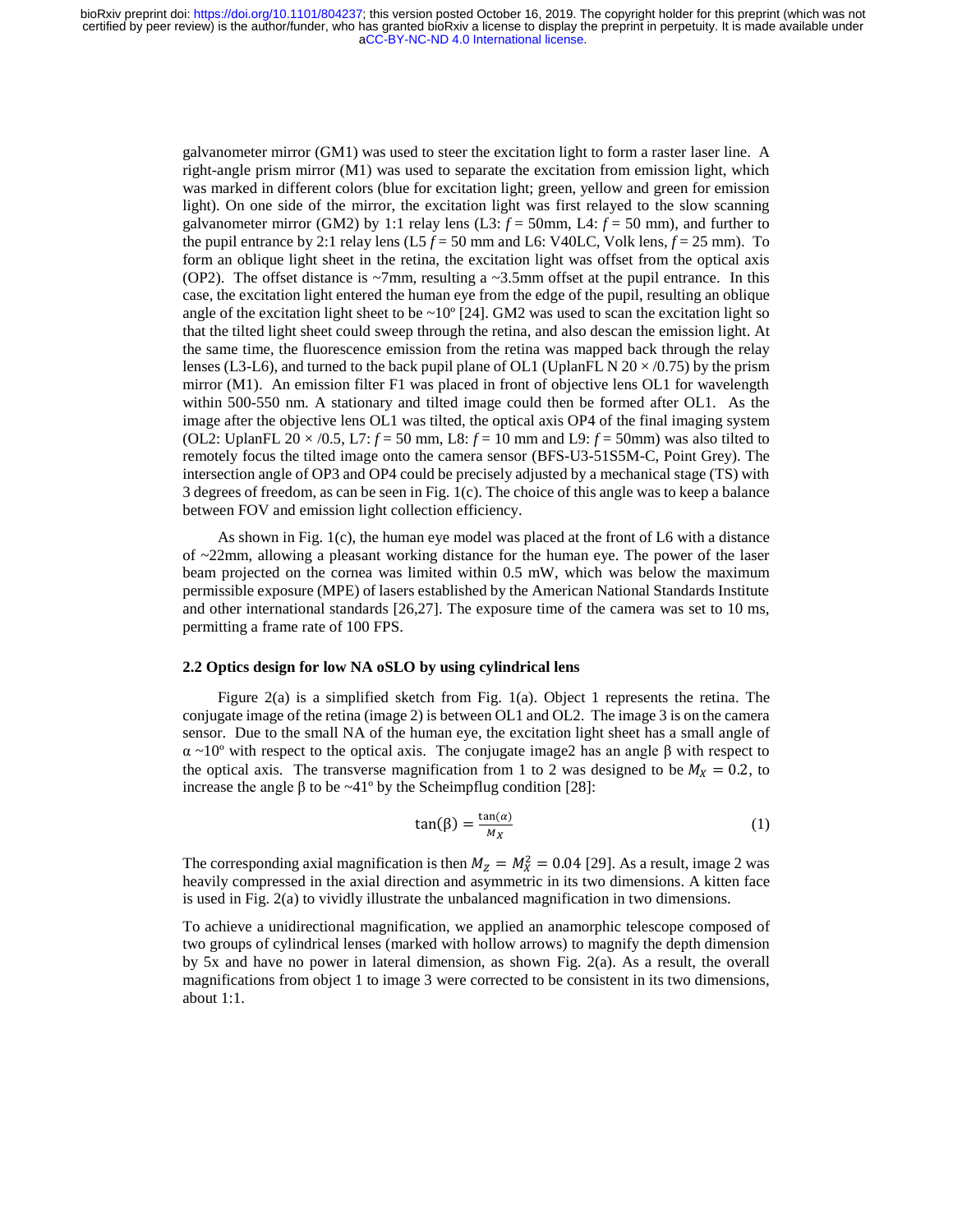[aCC-BY-NC-ND 4.0 International license.](http://creativecommons.org/licenses/by-nc-nd/4.0/) certified by peer review) is the author/funder, who has granted bioRxiv a license to display the preprint in perpetuity. It is made available under bioRxiv preprint doi: [https://doi.org/10.1101/804237;](https://doi.org/10.1101/804237) this version posted October 16, 2019. The copyright holder for this preprint (which was not



**Fig. 2.** The schematic of the low NA oSLO by using cylindrical lenses. (a) The optical design for the correction of both the angle and aspect ratio of the image. (b) The correction of the compressed image by the unidirectional optical power of the cylindrical lens.

## **2.3 OCT imaging**

A human eye OCT system described from our previous publications [30,31] was used to characterize the physical dimension of the retina phantom and provide OCT angiography (OCTA) as a simulation image for oSLO in human FA. The system used 800-880 nm laser as light source. The exposure time for each A-line is 19.1 µs and 9.1 µs for OCT and OCTA, respectively. To acquire an OCT image, triangular waves with 50% duty cycle and a ramping voltage were used to control the fast and slow galvanometer, respectively. Each B-scan contains 512 A-lines in the forward or backward scanning direction. One OCT volume contains 256 Bscans. For OCTA, the control signal duty cycle of the fast galvanometer for OCTA is 80% and each B-scan contains 320 A-lines only in the forward direction. Three repeated B-scans were acquired at the same location in the y-direction. One OCTA volume contains 320 B-scans. To generate OCT and OCTA image, the raw data were normalized by the light source spectrum first, then several preprocessing steps were performed including removing the DC spectral component,  $\lambda$ - k resampling and digital dispersion compensation [32]. Then a Fourier transform on the interferogram generated OCT images. For OCTA, we took a similar strategy from the split spectrum strategy as in SSADA [33], but used complex signals for angiography contrast [34]. The FWHM of the Gaussion window in our split spectrum processing was 0.10  $\mu$ m<sup>-1</sup> in *k* spectral space, resulting an axial resolution of ~26  $\mu$ m. The axial resolution of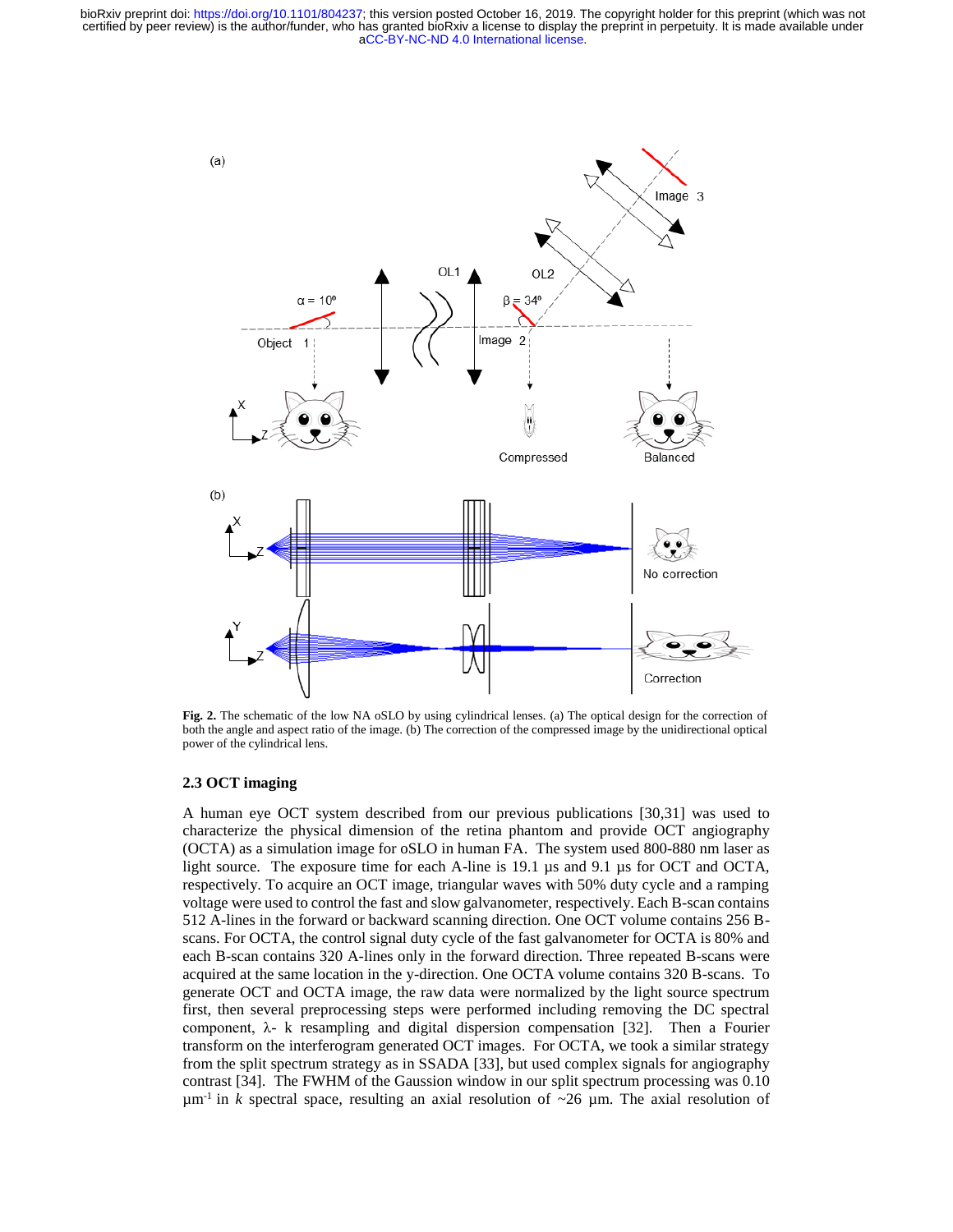structural OCT was  $\sim$  5.6 µm. The lateral resolution for OCT and OCTA was defined by the incident beam width which was estimated to be  $\sim$ 8.2  $\mu$ m and  $\sim$ 10.2  $\mu$ m, respectively.



## **2.4 The design of the human eye model**

**Fig. 3.** The design of the human eye model and preparation of the agarose gel as an artificial retina. (a) The 3D assembly and the inner structure of the human eye model. (b) A cross section of the 3D model of the human eye. (c) Photography of the actual human eye model. (d-f) The X-Y, X-Z, and Y-Z cross-sectional images captured by an OCT device. Bar  $= 1$  mm.

We used a realistic eye model to test the feasibility of oSLO on human retina. The schematic is shown in Fig. 3(a)-3(b), and it was modified from a commercial product (OEM-7, Ocular Instruments, Bellevue, WA). The model consists of the cornea, crystalline lens, aqueous humor, vitreous humor, and artificial retina. As depicted in Fig. 3(a), the retina was emulated by a spherical shell of 0.5% agarose gel attached to the bottom of the eye model. Fluorescent microspheres with 3.1 µm diameter were embedded in the gel to characterize the imaging resolution. To prevent the agarose gel from detachment, a 3D printed plastic fixture was used to hold the gel in place. On the bottom of the plastic fixture, a 6 mm diameter clearance hole was designed for imaging, as shown in Fig. 3(b).

To measure the physical dimension of the artificial retina, OCT imaging was performed on the eye model. The theoretical resolutions in axial and transverse direction for our OCT setup were  $\sim$  5.6 µm and  $\sim$  10.2 µm [30], respectively, providing sufficient measurement accuracy. Figure 3(d)-3(f) were two OCT B-scans, and the *en face* projection of the artificial retina. The boundary of the clearance hole and the entire thickness of the retina can be visualized. The diameter of the clearance hole is used to calibrate the transverse dimension. The thickness of the artificial retina was measured to be ~0.8mm.

## **2.5 Data acquisition and image processing**

The synchronization of the camera trigger, galvanometer GM1, and GM2 was modified from our previous publications [24]. Briefly, the camera was triggered to acquire a 2-D B-scan fluorescent image every 10 ms. In every trigger period, the fast scan (GM1) was controlled by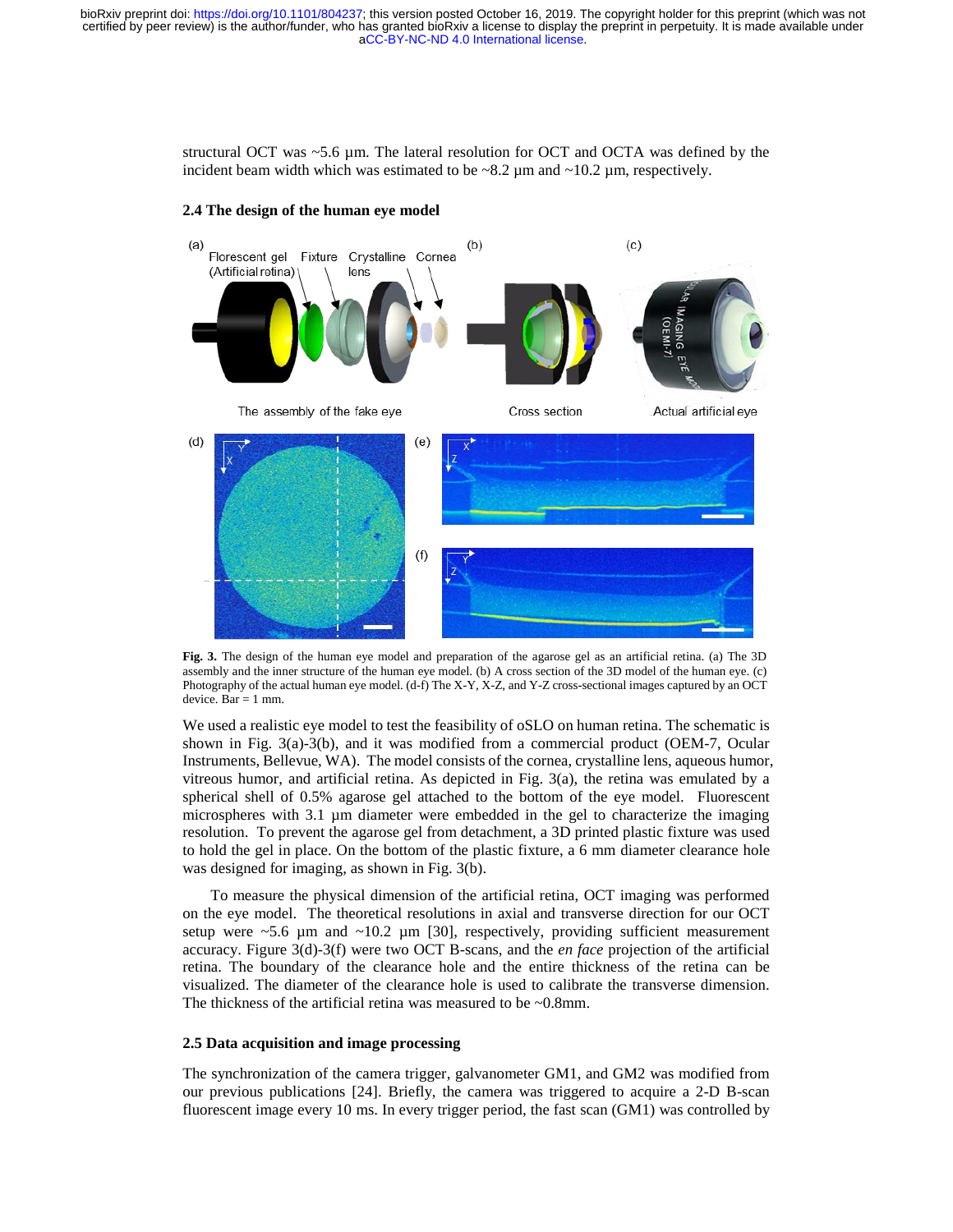triangular waves with 2 ms period and 50% duty cycle to create a scanned light sheet. At the end of every trigger period, the slow scan (GM2) was driven by a square wave to move an incremental step forward. When the slow scan was sweeping across the retina, the focus for the excitation was adjusted by the tunable lens with a ramping wave, allowing confocal alignment of excitation and detection. The slope of the ramp wave was determined by experimentally measuring the focal shift along the whole trip of the slow scan. In order to recover the physical geometry, the 3-D matrix was sheared by 10º using affine transformation to correct the oblique illumination angle.

## **3. Results**

To verify whether this optical design could unfold the compressed depth information and balance the magnifications in the transverse and axial direction, an imaging target was fabricated, as shown in Fig.  $4(a)$ . The fluorescent microspheres of 3.1  $\mu$ m diameter were immobilized in 0.5% agarose gel, which was sandwiched between the four glass slides forming three layers of agarose gel. The thickness of every layer is 1.2 mm. To image this imaging target, the human eye model in Fig. 1(a) was replaced by a lens with  $f = 25$ mm. Figure 4(a) and (b) are two cross-sectional images captured without and with cylindrical lens (L7 and L8), respectively. There were three agarose gel layers from left to right side of the image. The image of the microspheres is sharp and clear at the left-most layer while it gradually becomes blurred toward the right-most layer. This is because the left-most layer of the agarose is within the depth of focus of the excitation light while the other two layers are out of the depth of focus. The depth information in Fig. 4(a) was dramatically compressed. On the contrary, the depth dimension in Fig. 4(b) was magnified by using cylindrical lenses. As can be seen from the comparison in Fig. 4(a) and (b), the width of the phantom image in Fig. 4(b) is approximately 5 times that of the image in Fig. 4(a), which validated our optical design. The overall magnifications in the lateral and axial direction are consistent to be  $\sim 0.9$ . As the lens in front of the phantom has a different focal length with the realistic eye, the magnification is slightly different from the previous calculation. But it still serves as proof of the aspect ratio correction in our optical design.



**Fig. 4.** The verification experiment for the optical design based on cylindrical lens. (a) 3D model of the image target with three fluorescent layers. (b) A cross section of 3D model showing the inner structure of the image target. (c) Cross-sectional image captured without cylindrical lenses. Bar = 0.25 mm. (d) Cross-sectional image captured with cylindrical lenses. Bar = 0.25 mm.

In order to experimentally characterize the resolution and the feasibility of the proposed oSLO, the artificial retina adhered in the bottom of the human eye model was imaged.

Figure 5 shows the representative oSLO images acquired from the artificial retina. The maximum intensity projections on three planes were displayed in Fig.  $5(a)-5(c)$ . The FOV covered half of the clearance hole of the fixture, achieving  $\sim 6 \times 3$  mm<sup>2</sup> area. The shape of the curve in Fig. 5(a) was consistent with that of the OCT result shown in Fig. 3(f). The length of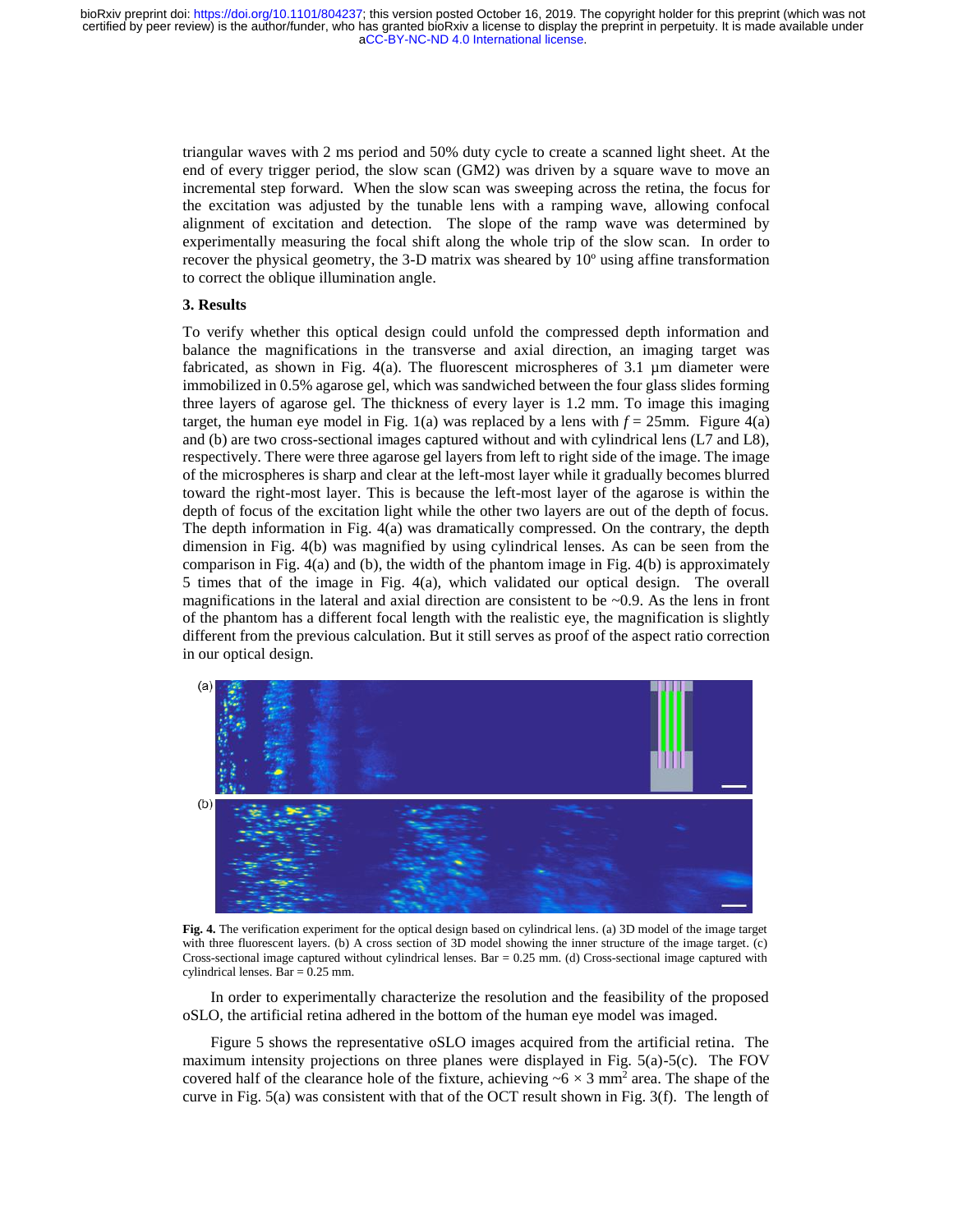[aCC-BY-NC-ND 4.0 International license.](http://creativecommons.org/licenses/by-nc-nd/4.0/) certified by peer review) is the author/funder, who has granted bioRxiv a license to display the preprint in perpetuity. It is made available under bioRxiv preprint doi: [https://doi.org/10.1101/804237;](https://doi.org/10.1101/804237) this version posted October 16, 2019. The copyright holder for this preprint (which was not

> the FOV is sufficient to cover the macular area, typically  $\sim$  5-6 mm in diameter. The FOV on the fast axis is currently limited by the size of the camera sensor size. Figure  $5(d)-5(f)$  are the zoomed-in views from Fig. 5(a)-5(c). The axial resolution appeared consistent throughout the depth of 0.6-0.7 mm, which is sufficient to penetrate the entire retina for a typical thickness <0.5 mm. Meanwhile, the lateral resolutions were well maintained over the entire FOV.



**Fig. 5.** Feasibility and resolution characterization of oSLO for the human eye. (a-c) Maximum intensity projection of the 3-D volumetric fluorescent image in X-Z, Y-Z and X-Y planes. (d-f) Zoomed-in view of the square area A, B and C in panel (a-c), respectively. Three cross-sectional fly-through videos are included in the supplemental material. Bar =  $0.25$  mm.

Due to the small diameter, the fluorescent beads served as point sources to characterize the point spread function (PSF) of our oSLO system. Three representative beads labeled in Fig. 5(d)-4(f) were randomly selected to characterize the 3D PSF. Maximum intensity projection was applied to each of the three beads along x, y and z directions with the corresponding results shown in Fig. 6(a). Figure 6(b)-6(d) are intensity profiles plotted through the center of each bead in three directions. To get more accurate intensity profiles, the intensity data of all the three beads in each direction was fitted to Gaussian curve. The FWHM of each intensity profile could be obtained from the fitted Gaussian curve, which are 6.5  $\mu$ m, 7  $\mu$ m and 41  $\mu$ m in x, y and z directions, respectively.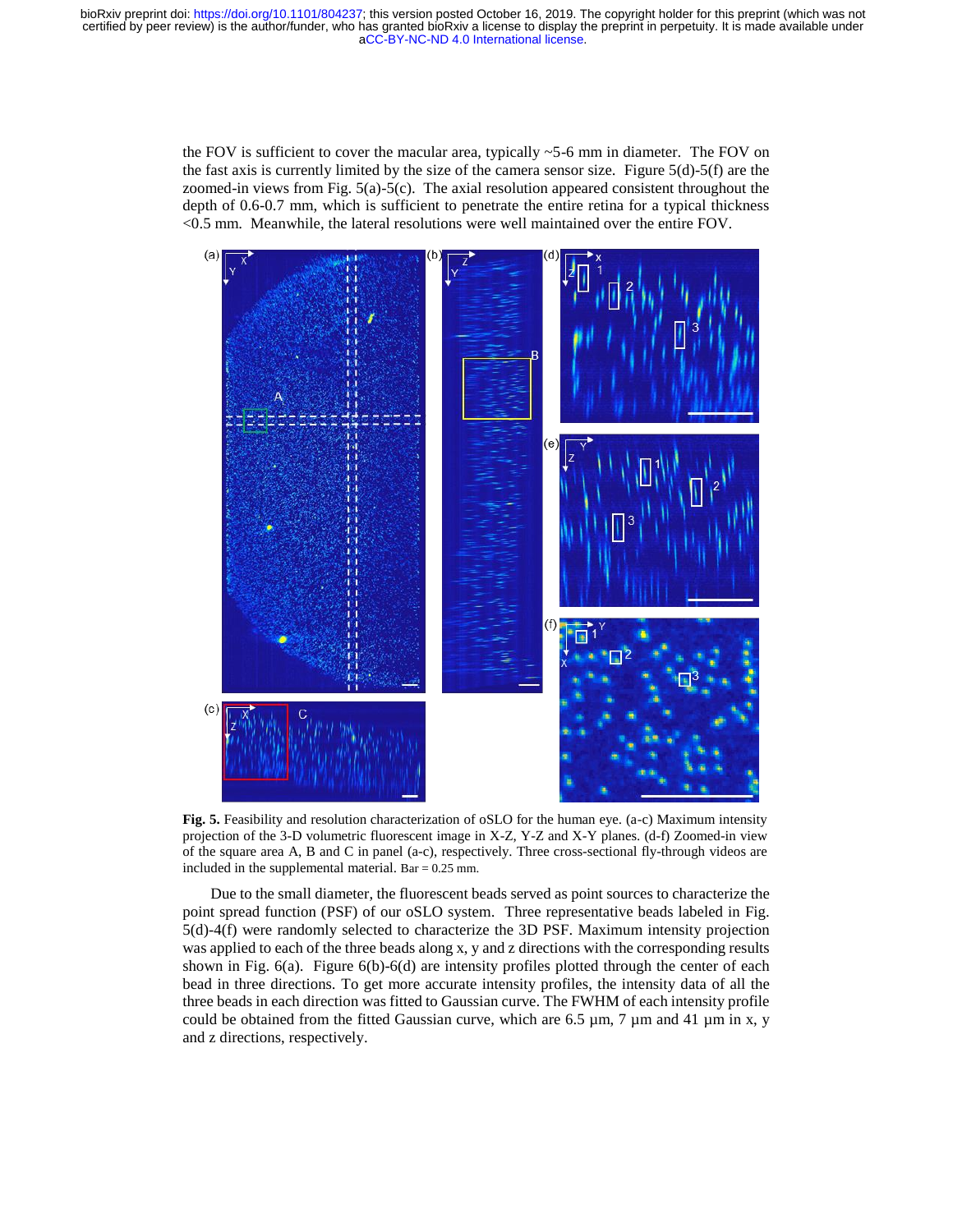[aCC-BY-NC-ND 4.0 International license.](http://creativecommons.org/licenses/by-nc-nd/4.0/) certified by peer review) is the author/funder, who has granted bioRxiv a license to display the preprint in perpetuity. It is made available under bioRxiv preprint doi: [https://doi.org/10.1101/804237;](https://doi.org/10.1101/804237) this version posted October 16, 2019. The copyright holder for this preprint (which was not



**Fig. 6**. Intensity profile of the three representative beads. (a) Maximum intensity projection of three representative beads along x, y, and z directions with their locations marked in panel (d-f) of Fig. 5. Bar  $= 10 \mu m$ . (a-c) The intensity profile through the center of the three beads in x, y, and z direction.



**Fig. 7.** Simulation of the depth discrimination capability of oSLO in human retina based on OCTA. (a) The OCTA cross-sectional image with convoluted depth dimension. (b-d) The *en face* view of retinal in three different layers.  $Bar = 500 \mu m$ .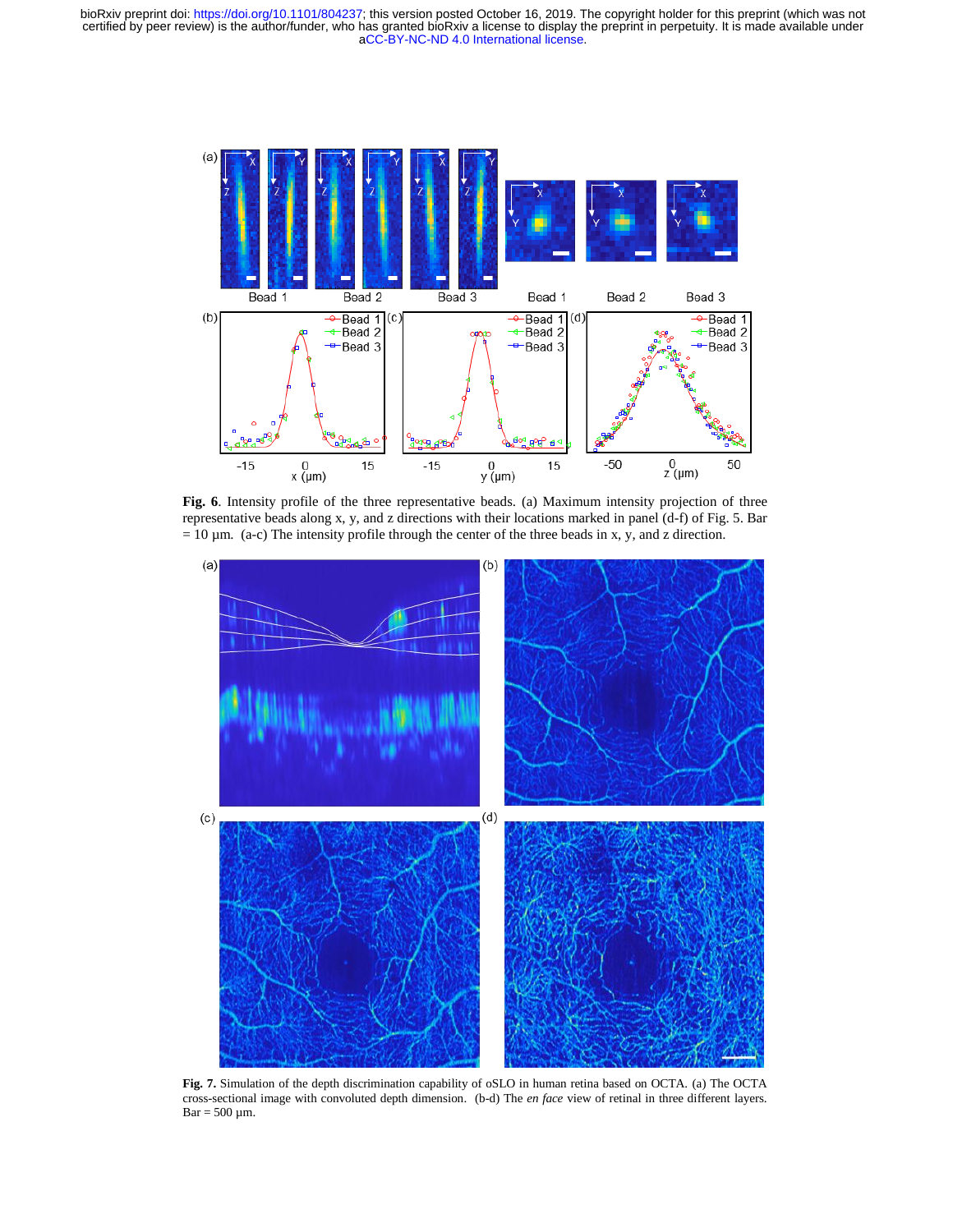Fluorescein angiography (FA) is a major retinal imaging modality intended to visualize the vascular leakage by intravenous fluorescein injection. One primary method for FA is SLO that provides 2D images of fluorescein signals. To offer 3D information, we recently achieved volumetric FA (vFA) in rodents' retina over  $\sim 30^{\circ}$  FOV using oSLO, which is to be implemented in human retina with the setup proposed in this paper. In order to evaluate the depth discrimination of oSLO in human retina for vFA, we performed an simulation using *in vivo* OCTA at macular region as the gold standard for the microvasculature, and performed one dimensional convolution to the 3D OCTA image to match the axial resolution of the current oSLO system  $(41 \mu m)$ , as shown in Fig. 7(a). We assumed that the convoluted images could be served as a good prediction for vFA in human retina by oSLO. We then applied maximum intensity projection to three segmented layers, as indicated in Fig. 7(b)-7(d). Although the depth resolution of the oSLO is worse than that of OCTA, the three vascular layers in the inner retina could still be separated, as well as the retina circulation and choroidal circulation. Therefore, a similar depth discrimination ability should be achieved by oSLO when it is applied to the living human retina.

### **4. Discussion and conclusion**

We have proposed a new oSLO system for human retina volumetric fluorescence imaging and have assessed its feasibility and resolution using a realistic eye model. Both the optical property as well as the artificial retina are similar to that of a real human eye. The dimension of the artificial retina is precisely measured by OCT. The resolution of oSLO was assessed to be 6.5  $\mu$ m, 7  $\mu$ m and 41  $\mu$ m in *x*, *y* and *z* directions, respectively, over a FOV of 2.8  $\times$  6  $\times$  0.8 mm in *x-y-z*. The fast scan *x* dimension is currently limited by the size of the camera sensor and magnification, which can be improved by a larger sensor size and proper magnification. With 10 ms exposure time, the current frame rate could reach 100 fps. By limiting the power of the incident laser beam to 0.5 mW, the imaging procedure is safe for the human eye and compliant to laser safety standard. Therefore, we conclude that the proposed oSLO is feasible for volumetric fluorescence imaging in human retina, providing depth resolution that has been challenging for all the existing fluorescence-based retinal imaging modalities.

The design of the magnification ratio in the detection path, as well as the adoption of cylindrical lenses, overcome the challenge raised by low NA in the human eye in two aspects. Firstly, the tilted image can be increased from 10º to 41 º allowing enough space for subsequent optical components; secondly, as shown in Fig. 2, the heavy compression in the axial direction is optically expanded, and the overall symmetrical magnification is achieved. Due to the small NA of the human eye (equivalent to a small NA objective lens in a microscopic setting), the depth resolution of oSLO is fundamentally limited at several tens of microns [28]. Nevertheless, we demonstrated a depth resolution  $\sim$ 41 $\mu$ m without correcting any aberrations, sufficient to separate retinal circulations by different layers, and from choroidal circulation (Fig. 7).

There are several revenues to further improve our human eye oSLO system. Firstly, the efficiency of the fluorescent collection is limited by the tilted objective lens OL2 in the proposed image system. Applying water immersion objective lens OL2, such as the method described in oblique illumination microscopy [35], would improve the efficiency of the fluorescent collection. Secondly, although 10ms exposure time was demonstrated in the proposed method, the frame rate was limited by the data transfer speed of the currently used camera. This speed can be dramatically improved by adopting a high-speed scientific CMOS camera. Thirdly, our system was built up with off-the-shelf lenses and suffered from the aberration of the human eye such that it did not reach the theoretical limit. Improvements can be achieved by optimizing the off-axis performance and correcting human eye aberration. Finally, all images are shown as acquired, without reconstruction and deconvolution. Additional image processing, such as model-based or inter-plane deconvolution, can be used to improve the resolution [36].

To conclude, a novel oSLO for the human eye, which is capable of volumetric fluorescence retinal imaging, is presented for the first time. The depth resolution is very completive with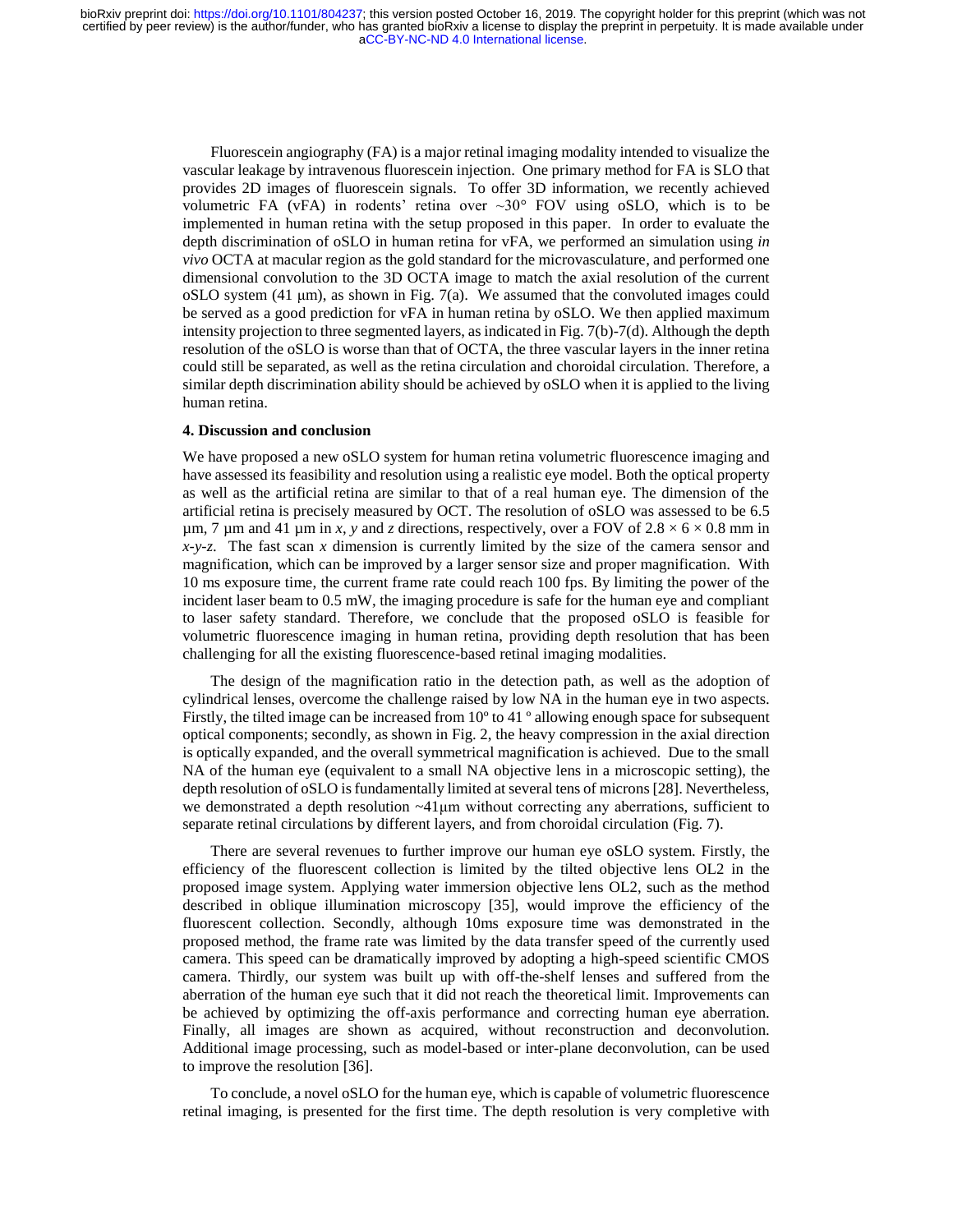traditional SLO. The feasibility of the proposed method is demonstrated under a human eye model showing great potential for clinical application.

#### **References and links**

- [1]. H. R. Novotny and D. L. Alvis, "A method of photographing fluorescence in circulating blood in the human retina," Circulation **24**, 82–86 (1961).
- [2]. P. A. Liebman and R. A. Leigh, "Autofluorescence of Visual Receptors," Nature **221**(5187), 1249–1251 (1969).
- [3]. G. K. Frampton, N. Kalita, L. Payne, J. L. Colquitt, E. Loveman, S. M. Downes, and A. J. Lotery, "Fundus autofluorescence imaging: systematic review of test accuracy for the diagnosis and monitoring of retinal conditions," Eye **31**(7), 995–1007 (2017).
- [4]. S. J. Ryan, S. R. Sadda, D. R. Hinton, and A. P. Schachat, *Retina* (2013).
- [5]. D. Huang, E. A. Swanson, C. P. Lin, J. S. Schuman, W. G. Stinson, W. Chang, M. R. Hee, T. Flotte, K. Gregory, C. A. Puliafito, and A. Et, "Optical coherence tomography," Science **254**(5035), 1178–1181 (1991).
- [6]. Y. Jia, S. T. Bailey, T. S. Hwang, S. M. McClintic, S. S. Gao, M. E. Pennesi, C. J. Flaxel, A. K. Lauer, D. J. Wilson, J. Hornegger, J. G. Fujimoto, and D. Huang, "Quantitative optical coherence tomography angiography of vascular abnormalities in the living human eye," Proc. Natl. Acad. Sci. **112**(18), E2395–E2402 (2015).
- [7]. S. Mo, B. Krawitz, E. Efstathiadis, L. Geyman, R. Weitz, T. Y. P. Chui, J. Carroll, A. Dubra, and R. B. Rosen, "Imaging Foveal Microvasculature: Optical Coherence Tomography Angiography Versus Adaptive Optics Scanning Light Ophthalmoscope Fluorescein Angiography," Invest. Ophthalmol. Vis. Sci. **57**(9), OCT130– OCT140 (2016).
- [8]. P. Zhang, A. Zam, Y. Jian, X. Wang, Y. Li, K. S. Lam, M. E. Burns, M. V. Sarunic, E. N. P. Jr, and R. J. Zawadzki, "In vivo wide-field multispectral scanning laser ophthalmoscopy–optical coherence tomography mouse retinal imager: longitudinal imaging of ganglion cells, microglia, and Müller glia, and mapping of the mouse retinal and choroidal vasculature," J. Biomed. Opt. **20**(12), 126005 (2015).
- [9]. R. H. Webb, G. W. Hughes, and F. C. Delori, "Confocal scanning laser ophthalmoscope," Appl. Opt. **26**(8), 1492–1499 (1987).
- [10]. K. V. Vienola, M. Damodaran, B. Braaf, K. A. Vermeer, and J. F. de Boer, "Parallel line scanning ophthalmoscope for retinal imaging," Opt. Lett. **40**(22), 5335–5338 (2015).
- [11]. W. J. Donnelly and A. Roorda, "Optimal pupil size in the human eye for axial resolution," JOSA A **20**(11), 2010–2015 (2003).
- [12]. J. J. Hunter, C. J. Cookson, M. L. Kisilak, J. M. Bueno, and M. C. W. Campbell, "Characterizing image quality in a scanning laser ophthalmoscope with differing pinholes and induced scattered light," JOSA A **24**(5), 1284– 1295 (2007).
- [13]. K. Venkateswaran, A. Roorda, and F. Romero-Borja, "Theoretical modeling and evaluation of the axial resolution of the adaptive optics scanning laser ophthalmoscope," J. Biomed. Opt. **9**(1), 132–138 (2004).
- [14]. S. A. Burns, A. E. Elsner, K. A. Sapoznik, R. L. Warner, and T. J. Gast, "Adaptive optics imaging of the human retina," Prog. Retin. Eye Res. **68**, 1–30 (2019).
- [15]. D. C. Chen, S. M. Jones, D. A. Silva, and S. S. Olivier, "High-resolution adaptive optics scanning laser ophthalmoscope with dual deformable mirrors," JOSA A **24**(5), 1305–1312 (2007).
- [16]. T. Y. P. Chui, D. A. VanNasdale, and S. A. Burns, "The use of forward scatter to improve retinal vascular imaging with an adaptive optics scanning laser ophthalmoscope," Biomed. Opt. Express **3**(10), 2537–2549 (2012).
- [17]. L. K. Young, T. J. Morris, C. D. Saunter, and H. E. Smithson, "Compact, modular and in-plane AOSLO for high-resolution retinal imaging," Biomed. Opt. Express **9**(9), 4275–4293 (2018).
- [18]. P. Mecê, E. Gofas-Salas, K. Grieve, C. Petit, F. Cassaing, J. Sahel, M. Paques, and S. Meimon, "Visualizing and enhancing axial resolution in nonconfocal adaptive optics ophthalmoscopy," in *Ophthalmic Technologies XXIX* (International Society for Optics and Photonics, 2019), **10858**, p. 108580P.
- [19]. R. J. Zawadzki, P. Zhang, A. Zam, E. B. Miller, M. Goswami, X. Wang, R. S. Jonnal, S.-H. Lee, D. Y. Kim, J. G. Flannery, J. S. Werner, M. E. Burns, and E. N. Pugh, "Adaptive-optics SLO imaging combined with widefield OCT and SLO enables precise 3D localization of fluorescent cells in the mouse retina," Biomed. Opt. Express **6**(6), 2191–2210 (2015).
- [20]. Y. Geng, A. Dubra, L. Yin, W. H. Merigan, R. Sharma, R. T. Libby, and D. R. Williams, "Adaptive optics retinal imaging in the living mouse eye," Biomed. Opt. Express **3**(4), 715–734 (2012).